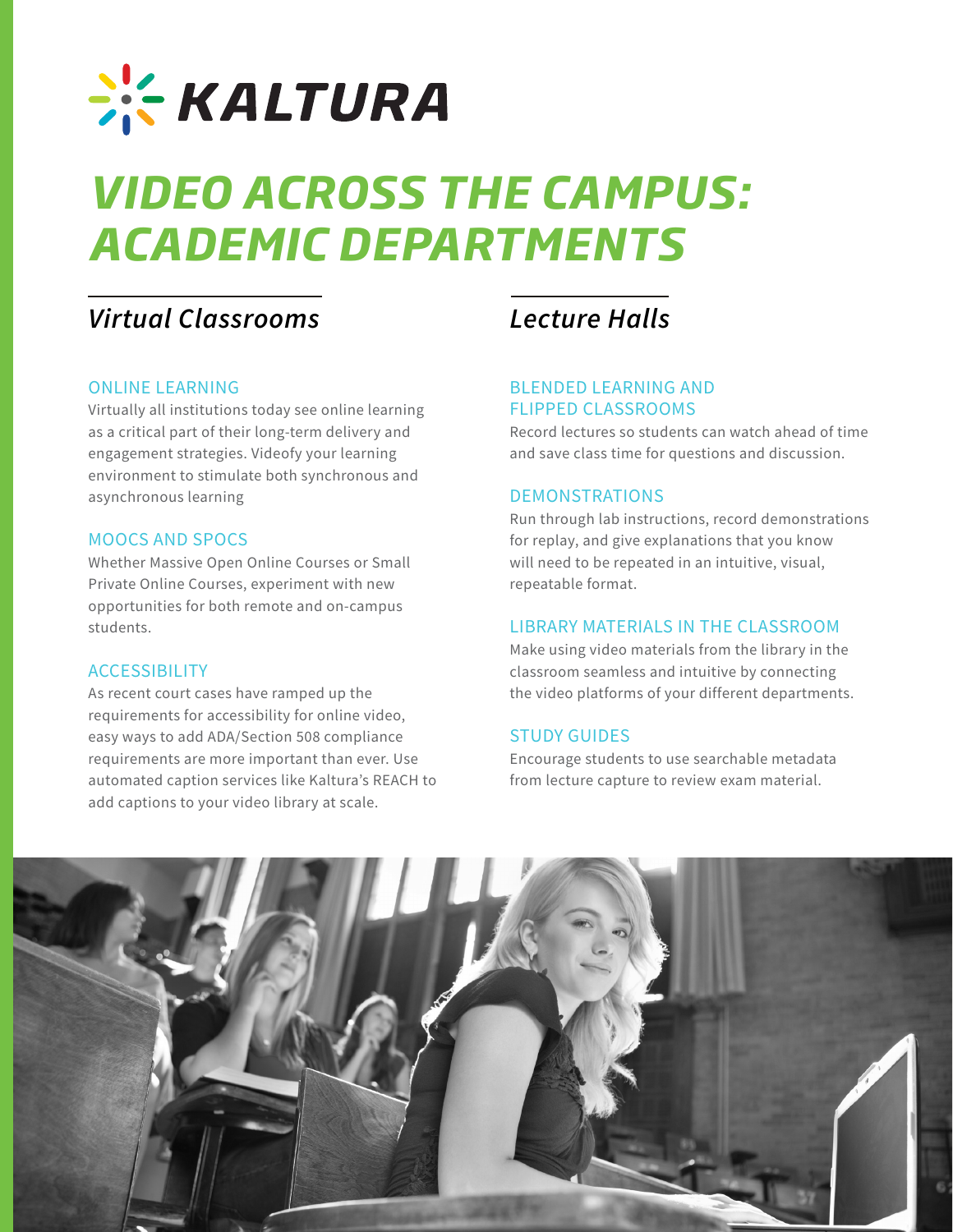# *Dorm Rooms*

#### LMS INTEGRATION

Students' work already lives on the LMS; make sure video hooks seamlessly into the LMS to keep everything together.

#### VIDEO ASSIGNMENTS

Encourage students' verbal skills and coax them out of their shells with video assignments.

### VIDEO EVALUATIONS

Create interactive video quizzes to immediately test students' understanding of video materials.

#### EASY PERSONAL CAPTURE

Students shouldn't have to use fancy equipment or studios to make their own videos. Help them create video responses, participate in video-based class forums, and complete video assignments from their laptops or mobile devices with personal media capture tools like Kaltura CaptureSpace.

# *Departments and Offices*

#### EASY PERSONAL CAPTURE

Not just for students—empower professors, lab technicians, TAs, and more to create video quickly and easily with their own personal media capture tools, on the same platform used by their students. Screen captures and presentations with slides synced to video make it simple to create new videos from the office or from home for quick explanations or even giving assignments via video.

#### PERSONAL FEEDBACK

Use short video for a more convenient, personal way to give feedback. Speaking takes less time than writing out your responses, and including body language decreases the chance that students will misunderstand.

#### DEPARTMENTAL MARKETING CAMPAIGNS

Academic departments need to keep up their own profiles; what better way to let students, other faculty, and alumni know about department activities than short videos about the work being done?

#### PROFESSOR BLOGS

Keep the world up to date on the latest research and musings of your professors.